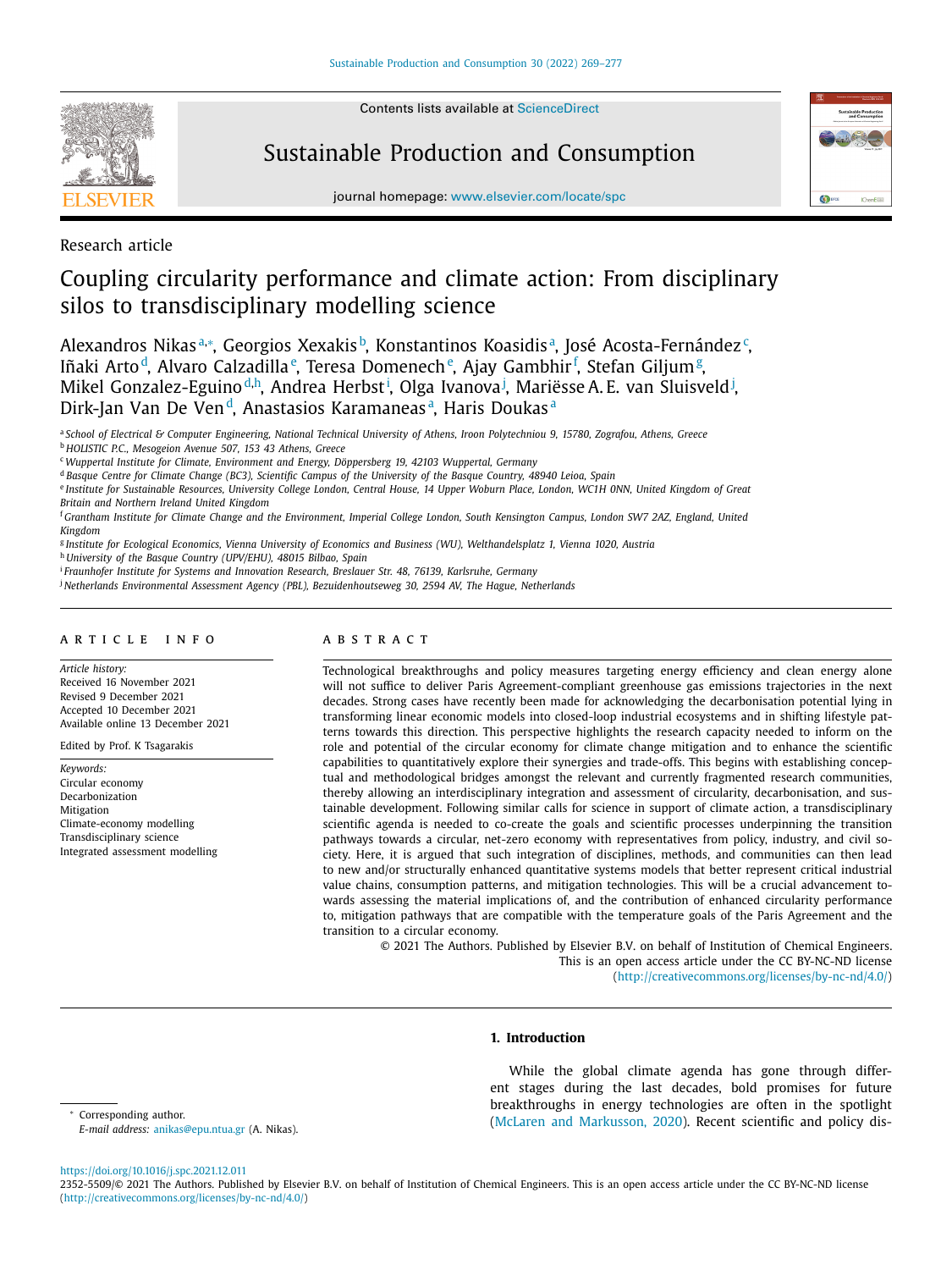courses are increasingly revolving around large-scale technological interventions, including but not limited to the rapid decarbonisation of the power sector worldwide and the direct and indirect electrification of all other economic and industrial sectors [\(Rogelj](#page-7-0) et al., 2018). amongst other social and economic challenges, the material [implications](#page-6-0) of such a transition (Capellán-Pérez et al., 2019), including for example for producing solar PV panels and wind turbines or batteries for storage and electric vehicles [\(Cronin](#page-6-0) et al., 2021), are generally overlooked; however, the needs associated with the transition may not only compromise decarbonisation efforts but also increase the rate of extraction and transformation of basic materials [\(Sovacool](#page-8-0) et al., 2020), and even cause geopolitical tensions over critical resources (Vakulchuk et al., 2020). To accompany large-scale technological [interventions](#page-8-0) without compromising economic development, an increasing part of the literature highlights the potential lying in transforming linear economic models into sustainable closed-loop industrial ecosystems [\(Durán-Romero](#page-6-0) et al., 2020) and what is fundamentally being termed as a transition to a circular economy.

However, there currently is not only a lack of consensus on the conceptualisation and operationalisation of circularity principles and measures [\(Reike](#page-7-0) et al., 2018), but also an absence of a single commonly accepted concept of circularity in the literature [\(Kirchherr](#page-7-0) et al., 2017). Most definitions allude to resource efficiency as well as slowing, narrowing, and/or closing material flows for reduced material extraction and optimised use. But, despite the multitude of perspectives, a shared understanding lies in decoupling natural resource consumption from economic output [\(McCarthy](#page-7-0) et al., 2018). Likewise, responding to the climate crisis requires that economies achieve an absolute decoupling of economic output and [greenhouse](#page-6-0) gas (GHG) emissions (Haberl et al., 2020). This shared goal of decoupling human activity, economic growth, and well-being from broad environmental pressures, along with the pivotal role of resource and energy efficiency in both decarbonisation and circularity, constitute the crossroads of these two seemingly separate yet in reality highly intertwined agendas [\(Hatfield-Dodds](#page-6-0) et al., 2017).

The link between the two agendas is partly reflected in science; for example, in the essence of the '3Rs' principle (reduce-reuserecycle) [\(Yong,](#page-8-0) 2007) and its expanded scope [\(Kirchherr](#page-7-0) et al., 2017), the aims of a transition to a circular economy are defined to also include the reduction of demand for scarce materials and the minimisation of GHG emissions related to material extraction, primary production, and final use [\(Hertwich](#page-6-0) et al., 2019). In policy, one notable example can be found in the European Union: the impact assessment of its 2050 decarbonisation strategy showed that circularity and behavioural changes could promote a relatively cheap and efficient 1.5 °C-compliant trajectory, compared to high technological investments (European [Commission,](#page-6-0) 2018), as also stressed by the private sector (Energy [Transitions](#page-6-0) Commission, 2018). Following up, the European Green Deal now aims inter alia to carry out a series of initiatives amongst various policy areas in a shift from the traditional, take-make-waste, linear economic model to a [climate-neutral,](#page-6-0) circular economy (European Commission, 2020), with the region's new circular economy action plan being a core building block of the deal. This policy-level link is even more pronounced in the increasing interest of tapping the potential of circular economy measures and decarbonisation policies in COVID-19 recovery packages [\(Lewney](#page-7-0) et al., 2021; OECD, [2021a;](#page-7-0) [Schröder](#page-8-0) and Raes, 2021). Nevertheless, there hitherto exists a lack of coordination and widespread synergies amongst climate change [mitigation](#page-6-0) and circularity in both modelling research (Durán-Romero et al., 2020) and policy [\(Calisto](#page-6-0) Friant et al., 2021).

Given the scope, speed, and timeframe in which the circular economy is considered attributional to meeting various sustainability goals, this calls for researchers to come out of their disciplinary silos and work on a more integrative and holistic perspective of transition options and their trade-offs and constraints. As the social dimension is frequently missing [\(Homrich](#page-6-0) et al., 2018), there is also a need for civil society and consumers, the private sector, as well as the policy framework within which it operates, to be included.

This perspective aims to reflect the common ground amongst the two agendas of circular economy and climate mitigation and their respective research and practice communities. It then sets out to explore how synergies can be established. It advocates for science beyond disciplinary silos, based on interdisciplinary approaches and transdisciplinary integration of voices from within and outside the scientific community, in line with recent typologies to bridge analytical approaches [\(Geels](#page-6-0) et al., 2016; Hof et al., 2020), and to enable modelling [representation](#page-6-0) of societal transformations [\(Nikas](#page-7-0) et al., 2020). To successfully integrate methods, disciplines, and bodies of knowledge, including a wide variety of retrospective and forward-looking perspectives with different foci, this perspective draws/adapts from recent literature on strategies for linking mitigation models and social sciences (Trutnevyte et al., 2019), and proposes an outlook across three [dimensions:](#page-8-0)

- Exchanging concepts used by the different scientific communities to reach a mutual understanding of circularity principles and measures and to identify the key sectors involved in circularity processes and climate action alike, thereby laying the interdisciplinary groundwork necessary for developing the capacity required to represent the circular economy in mitigation modelling (and vice versa).
- Co-defining the goals of and roadmap to establishing links between climate action and circularity performance, by cocreating and entangling together qualitative storylines, knowledge, motives, and concerns of different actors (scientists, policymakers, industries, citizens, etc.) into quantitative inputs, from a transdisciplinary perspective.
- Translating and integrating these interdisciplinary and transdisciplinary insights into new and/or structurally enhanced climate-energy-economy modelling capacity.

### **2. The common ground between circularity and climate action**

The link between circularity performance and climate change mitigation is multi-dimensional. Both objectives may be largely defined, promoted, or hindered by similar socioeconomic and technological trajectories, in which the envisaged decoupling transitions can unfold, and both transitions are assessed from similar lenses and against similar criteria. Apart from energy efficiency being a common denominator (Jose et al., [2020\)](#page-7-0), fossil fuels, basic materials such as steel and cement, and biomass from forestry and agriculture are vital reference points of decarbonisation and at the same time lie amongst the resources most emphasised in a circular economy transition [\(Mhatre](#page-7-0) et al., 2021). Conversely, sectors with significant potential for circularity—i.e., electronics, batteries and vehicles, packaging, plastics, textiles, construction, food, water, and nutrients—also feature considerable potential for decarbonisation, which is critical for a net-zero emissions economy [\(Mulvaney](#page-7-0) et al., 2021). Synergetic solutions to both objectives include substituting the core group of basic materials that lead to most industrial  $CO<sub>2</sub>$  emissions by secondary, less energy-intensive materials [\(Hertwich](#page-6-0) et al., 2019; IRP, [2020\)](#page-7-0)—e.g., cement by biomaterials, such as wood in construction (Hafner and [Schäfer,](#page-6-0) 2017). Better circulation of materials as well as advances in efficiency and substitution are also necessary to cover the substantial material requirements for producing the energy technologies and storage to transition to a low-carbon economy [\(Kouloumpis](#page-7-0) et al., 2015). Any interventions towards either goal can impact growth, employ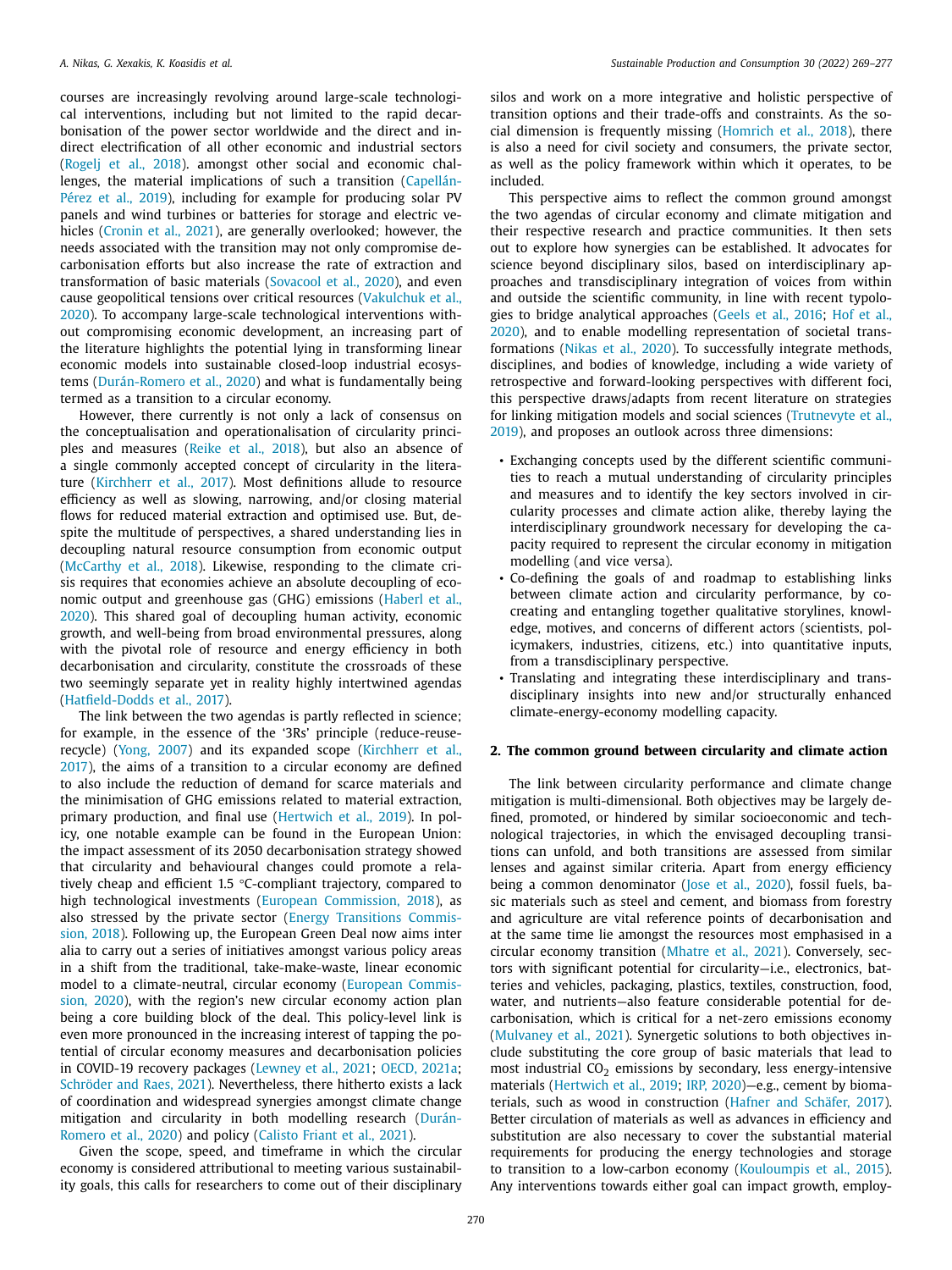ment, and social equity, as well as lead to new opportunities in specific sectors and countries, allowing them to become frontrunners in, and exporters of, game-changing technologies and knowledge (Johansson and [Henriksson,](#page-7-0) 2020). In spite of this spectrum of linkages between the two objectives, circular solutions do not always directly result in emissions reductions or increased overall sustainability [\(Walzberg](#page-8-0) et al., 2021), much like frequently examined mitigation strategies do not necessarily or explicitly account for improved circularity performance [\(Pauliuk](#page-7-0) et al., 2017).

This observed lack of mainstream synergetic measures for achieving both climate change mitigation and circularity performance can be traced back to the limited interaction between the scientific perspectives underpinning these fields and the different methods and tools employed.

Research in support of climate policymaking is heavily dominated by integrated assessment models (IAMs) (Doukas and Nikas, 2020), which allow to [quantitatively](#page-6-0) assess interactions within the spectrum of the highly intertwined pillars of technology, economy, environment, policy, and society [\(Trutnevyte](#page-8-0) et al., 2019). Despite an emerging focus on Nexus approaches [\(Brouwer](#page-6-0) et al., 2018), IAMs typically include models that analyse in detail specific high carbon value chains and their technological solution strategies (*energy system and partial equilibrium models*), including options that target both the carbon and material intensity of the [represented](#page-8-0) value chain (van Sluisveld et al., 2021). However, they tend to poorly represent resources and their uses. IAMs may also include macroeconomic models in a topdown approach that provide broader cross-/sectoral coverage with less technological detail (*macroeconometric and general equilibrium models*) [\(Nikas](#page-7-0) et al., 2019). Such models typically used for climate policy analysis feature an aggregation of economic sectors that is too high to provide valuable circularity insights in a systemic context [\(Winning](#page-8-0) et al., 2017), in particular related to primary and resource-intensive manufacturing sectors. Further, they mostly focus on flows, while disregarding material stocks.

In contrast, as a circular economy can be implemented at the micro- (products, companies, and consumers), the meso– (eco-industrial parks) and the macro-level (cities, regions, nations), research endeavours to evaluate circularity performance have adapted to all these levels. In particular, research in the broad field of circular economy research has commonly orientated on life cycle assessment (LCA) [\(Sassanelli](#page-8-0) et al., 2019) and agentbased modelling (ABM) at the micro/*meso* level, as well as environmentally extended input-output analysis [\(Donati](#page-6-0) et al., 2020; [Wiebe](#page-8-0) et al., 2019), material flow analysis (MFA), and accounting modelling [\(Wiedenhofer](#page-8-0) et al., 2019) primarily at the macro level [\(Mayer](#page-7-0) et al., 2019). However, in contrast to models used for energy and climate policy analysis, resource flow models only consider material energy carriers, with no explicit representation of the energy system. The use of economy-wide quantitative systems modelling frameworks in circularity has also been gaining attention [\(McCarthy](#page-7-0) et al., 2018), as these can assess spillover effects and interactions across sectors that are critical in the structural shifts entailed in a transition to a circular economy. Nevertheless, such models employed in circularity research generally do not represent climate feedbacks nor climate-explicit policies [\(Pauliuk](#page-7-0) et al., 2017).

This cultivates the need for an ambitious whole-system modelling approach (Pye et al., [2021\)](#page-7-0) to fully understand climate action in consideration of resource, material, monetary, and energy efficiency and stocks, as well as technical progress, demand shifts, rebound effects, and inter-, intra-, and cross-sectoral flows. The call for integration of disciplines for sustainability research is not novel (e.g., Liu et al., [2015\)](#page-7-0), and IAMs have in fact been viewed as a platform for breaking down disciplinary silos [\(Hamilton](#page-6-0) et al., 2015). There have been attempts to establish links between material cycles and [energy/emissions](#page-6-0) as early as decades back (Giljum et al., 2008; [Kram](#page-7-0) et al., 2001) or to describe material use and efficiency in relevant reference socioeconomic scenarios on which IAMs typically anchor [\(Pauliuk](#page-7-0) et al., 2021a; [Schandl](#page-8-0) et al., 2020). However, the two modelling research communities remain fragmented, and their tools detached.

Another vital dimension of the circular economy lies in enhancing efforts towards a less materialistic way of living (Velenturf and Purnell, 2021), with reduced [consumption](#page-8-0) and improved production efficiency, where product recycling and reuse loops are geared towards waste prevention and efficient material flows and management [\(Bassi](#page-6-0) et al., 2021), in line with an industrial ecology approach [\(Saavedra](#page-8-0) et al., 2018). At the same time, empowering both consumers and public buyers can enable longlasting lifestyle changes that affect individuals' consumption habits, leading to whole-system changes that create a favourable environment for the implementation of circular economy actions [\(Parajuly](#page-7-0) et al., 2020). Nonetheless, the role of the consumption side in a circular economy remains a largely under-researched topic [\(Georgantzis](#page-6-0) Garcia et al., 2021). This is also true for climateeconomy modelling practice: whatever their theory, structure, and coverage, models tend to focus predominantly on the supply-side action space [\(Wilson](#page-8-0) et al., 2012), even though most scenarios for keeping temperature increase well below 2 °C describe transformations in both energy supply and energy demand. This shared research gap requires going beyond the typical technocentric interpretation of transitions in models as scenario assumptions narrated outside the vividly modelled systems of energy, environment, policy, and economy [\(Braunreiter](#page-6-0) et al., 2021; [McCollum](#page-7-0) et al., 2020), and straying from the business-as-usual modelling focus on technological options for energy efficiency [improvements](#page-8-0) (Wilson et al., 2018) or assumptions on the maximum potential of technological breakthroughs (e.g., [Grubler](#page-6-0) et al., 2018).

A shared research gap between the two communities can also be found in the assessment of action and actors involved at different scales: climate change mitigation and circularity performance are typically modelled at the global and/or national level; however, both are a core theme of action plans and practice at the local level [\(Kundzewicz](#page-7-0) et al., 2020; [Petit-Boix](#page-7-0) and Leipold, 2018). Due to the complexity and interlinkages of global production and consumption systems, there is a need to not only quantify the impacts of implementing environmentally effective strategies at broad geographical levels, but also with a sub-national granularity (Hsu et al., [2019\)](#page-6-0) to assess and upscale the impact on, and potential of, local [communities](#page-6-0) [\(Christis](#page-6-0) et al., 2019; Gallego-Schmid et al., 2020).

Finally, despite climate action being a key goal of the 2030 Agenda for Sustainable Development, circularity is only indirectly represented via different Sustainable Development Goals (SDGs), in terms of responsible consumption and production, clean water and sanitation, community sustainability, infrastructure resilience and innovative industrialisation, etc. [\(Schroeder](#page-8-0) et al., 2019). Nevertheless, much like [responding](#page-6-0) to the climate crisis (Cohen et al., 2021), the non-linear economic model has recently been described as a transformative mechanism that can aid in achieving overall sustainable development [\(Millar](#page-7-0) et al., 2019). This requires viewing the circular economy outside weak sustainability frames that orientate on resource efficiency [\(Bimpizas-Pinis](#page-6-0) et al., 2021) and substitutability [\(D'Amato](#page-6-0) et al., 2017), and considering the potential, cross-cutting implications of competing sustainability goals (van [Soest](#page-8-0) et al., 2019), rebound effects (Zink and [Geyer,](#page-8-0) 2017), and environmental or social trade-offs [\(Harris](#page-6-0) et al., 2021). Much like climate action [\(Nikas](#page-7-0) et al., 2021), the transition to a circular economy must thus be carefully but decisively reframed within the spectrum of sustainability, by investigating the trade-offs and synergies between them [\(Suárez-Eiroa](#page-8-0) et al., 2019).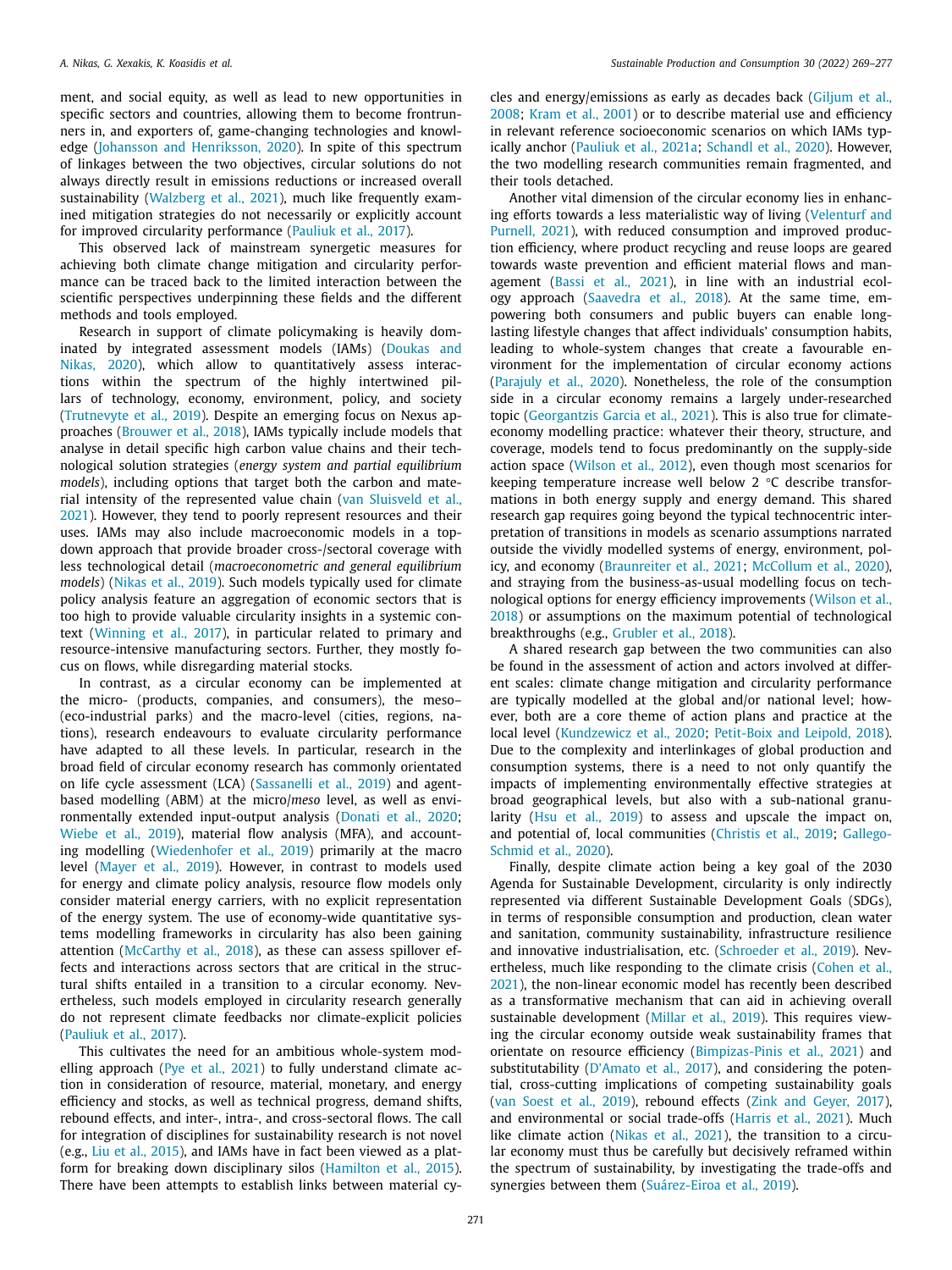It is, therefore, evident that the climate and circularity agendas share similar goals, drivers, barriers, and potential implications; however, their synergies remain underexplored, and their scientific common ground largely underexploited. Integrating the various available research paradigms together into a single exercise is a step towards closing this gap.

## **3. Building conceptual bridges**

Systematically conceptualising and operationalising the various circular economy measures in terms of mechanisms relevant to decarbonisation remains a challenge, due inter alia to the diversity of reviews and debates around circularity [\(Kirchherr](#page-7-0) et al., 2017) and the various interplays that must be considered in climate change mitigation. Analysis of these interplays needs to be based on a clear definition of circularity and its shared goal with climate action, orienting on decoupling any human activity from pressures to the environment, and redirecting the socioeconomic system within planetary boundaries [\(Steffen](#page-8-0) et al., 2015). Moreover, beyond an adequate definition, the interconnection between circularity and mitigation should be analysed in the context of economic territory rather than geographic territory. Currently, the environmental pressures related to climate change are observed from the perspective of the territorial limits of countries (partially based on data on energy balances), whereas production and consumption activities, on which actions related to circularity essentially revolve, are quantified in the context of the limits of the economic territory (principle of residence according to the system of national accounts). This inconsistency not only makes it difficult to compare the progress made by different economies on the circular economy and climate change mitigation, but it also hinders the establishment of a solid analytical foundation that would allow for an adequate linkage between the two goals. Sectors with a high energy consumption pattern are at the same time the sectors where the greatest amounts of secondary products are used, while all productive activity is aimed at satisfying final demand. Therefore, analysing and understanding the connection between mitigation and circularity cannot be independent of understanding the structural characteristics of final use of products and services in each economy, which is determined in turn by changes in consumption habits related to mobility, food and housing, and other human necessities.

Clarifying the definitional boundaries of the circular economy and outlining its interfaces with climate action are important prerequisites to establishing a conceptual typology and mapping of circular economy measures onto emissions profiles (e.g., product characteristics and technical improvements [\(Glöser-Chahoud](#page-6-0) et al., 2021, [2019\)](#page-6-0)), considering also shifts in production or consumption patterns, changes in user behaviour (e.g., sharing/secondary markets), and auxiliary parameters (e.g., surrounding energy systems). This conceptual mapping between circularity and climate action must be supplemented with a thorough understanding of the objectives and scale of existing models for climate change mitigation and their advantages and limitations in measuring circularity performance and its interrelations with climate change (e.g., [McCarthy](#page-7-0) et al., 2018). This process can help match conceptual aspects with model parameters, as well as identify gaps between conceptual requirements for comprehensive modelling of the circular economy in climate mitigation and existing modelling capabilities.

Effectively implementing circular economic measures and climate action requires strong policy direction and monitoring. Sets of monitoring indicators have been recently proposed in the European Union to assist member states in evaluating circularity performance [\(Eurostat,](#page-6-0) 2021), and by the OECD to assess effects of the circular economy on the environment, governance, economy and business, infrastructure and technology, and civil society

(OECD, [2021b\)](#page-7-0). To sufficiently understand the impact of circularity on climate change, and vice versa, as well as its broader sustainability implications, firm interconnections should be established amongst circularity criteria, emissions mitigation indicators, and sustainability criteria—for example, those defined for IAM analysis of SDG progress (van [Vuuren](#page-8-0) et al., 2021). Operationalising such a set of integrated indicators enables a better understanding of the circular economy and decarbonisation and establishes a common language with integrated assessment modelling, allowing members of both communities to quantitatively assess future trade-offs and synergies amongst circular economy and mitigation measures [\(Rodriguez-Anton](#page-7-0) et al., 2019) and collectively assess holistic sustainable development pathways [\(Soergel](#page-8-0) et al., 2021).

Transition pathways towards circular carbon neutrality usually stipulate a balanced interplay of environmental and economic systems [\(Ghisellini](#page-6-0) et al., 2016). Before implementing the policy measures required to ensure this interplay, it is crucial to comprehend the most significant linkages between key manufacturing sectors and other economic activities. And, although the link between critical sectors (steel, cement, and chemical industries, etc.) and key demand sectors (transport, buildings, agriculture, power generation, etc.) is typically understood, data availability for detailed assessments remains limited while interlinkages with waste management, recovery, repair, remanufacturing, leasing/rental, etc. are less established. Integrating such processes in these conventional supply-demand ties, as well as coupling them with emissions removal activities through natural and synthetic processes, comes as a key challenge towards building feasible carbon-neutral and circular transition pathways that consider implications for energy and material usage (e.g., Lee et al., [2017\)](#page-7-0).

Apart from technical improvements in the design of products and production processes currently in use that aim at material efficiency, the transition to a circular economy also requires profound transformations of both society and existing production systems. Through this technical and socio-economic transformation, all necessary systemic changes should be triggered to guide the shift to multi-sectoral meta-regimes based on updated global economic models as part of a deep transition (Kern et al., [2020\)](#page-7-0). These transformations initially entail the diffusion of innovation that enables the transition from linear to circular models, with actorbased approaches being key to enhance acceptability and uptake of radical and disruptive innovations. However, there is yet a lack of understanding on the core components of social innovation in the circular economy and the role of agency in multi-sectoral environments, including actors' decisions at the household and industry level. This highlights that non-modelling developments and their integration are also critical: although socio-political aspects are to some extent rooted in IAMs, a broad variety of socioeconomic and political factors are not always represented well in modelling—e.g., distributional impacts, interaction with development priorities other than climate, structural inertia and path dependencies, psychological and socio-cultural inertia, lack of information, etc. This limited representation of such factors points to the need for the modelling community to engage deeply with the broad range of disciplines comprising social sciences and humanities [\(Braunreiter](#page-6-0) et al., 2021; van Beek et al., [2020\)](#page-8-0). Employing different sustainability transition frameworks such as Systems of Innovation, the Multi-Level Perspective, and Strategic Niche Management (and combinations of them; e.g., [Koasidis](#page-7-0) et al., 2020) can bridge these gaps. It can also shed light on the impacts of lifestyle changes related to the transition to a circular economy, including socioeconomic, gender, and cultural dimensions as well as broader behavioural shifts, such as dietary selections [\(Mylan](#page-7-0) et al., 2016), energy and material consumption profiles, investment decisions, and choices with direct implications for circularity (reduction of food waste and energy use, product reuse, etc.). Overall, sociotech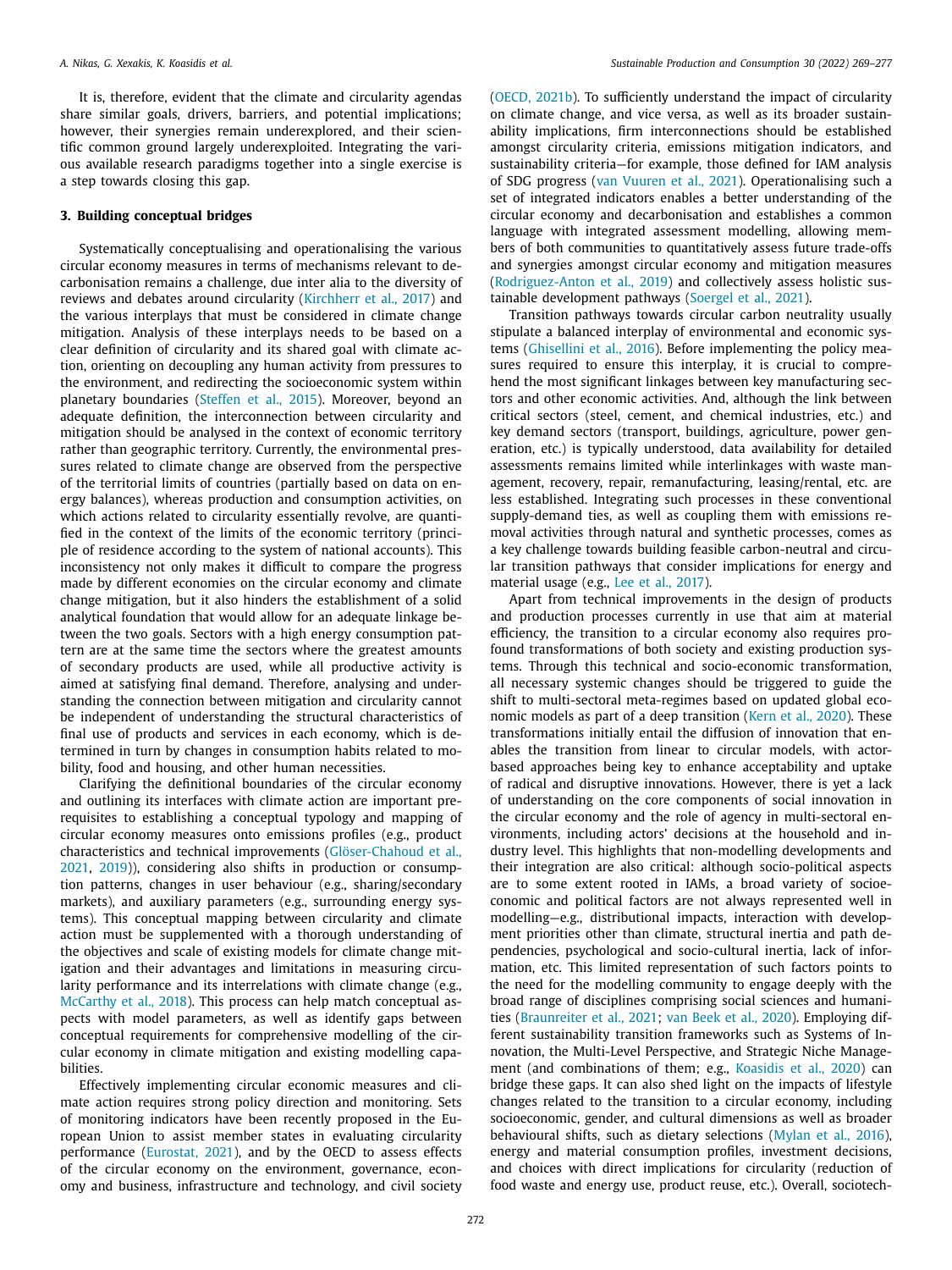nical analyses enable the establishment of realistic qualitative narratives that meaningfully inform research and quantitative systems modelling exercises [\(Rogge](#page-8-0) et al., 2020; van [Sluisveld](#page-8-0) et al., 2020), ensuring that the bridges between circularity performance and climate action are well tied with the societal implications of the transition.

## **4. The critical role of non-scientists in science**

Designing and implementing effective strategies for a transition to a circular, climate-neutral economy requires the participation of multiple stakeholders, including policymakers, industry representatives, cities and local communities, and the wider public [\(Stahel,](#page-8-0) 2016). Therefore, relevant research activities, including modelling, must be qualitatively guided, supported, and legitimised through co-creation activities with all stakeholder groups, as broadly argued for all knowledge systems that are used to inform sustainable development (Cash et al., [2003\)](#page-6-0). For example, policy makers can provide directions for the transition at a macro level, industry experts can provide on-the-floor knowledge and tacit information on applicability at a *meso* level, and citizens can provide insights on their willingness to adopt different solutions at a micro level. Strategies for co-creation with diverse stakeholder groups have been broadly framed as a way to increase the desirability and societal relevance of sustainability transitions [\(Nikas](#page-7-0) et al., 2020), based on transdisciplinary research processes and methods (Pohl et al., [2017\)](#page-7-0) and innovation models (Durán-Romero et al., 2020). If not for [co-production](#page-6-0) of knowledge and policy, stakeholder involvement can at least act as a communication channel and inform stakeholders about the benefits of circular and climate-related interventions, thereby boosting the uptake of research outputs [\(Galende-Sánchez](#page-6-0) and Sorman, 2021).

In particular, when it comes to policy, discourses amongst highlevel policymakers and scientists are not uncommon in developing national targets and policies for climate change, circular economy, and sustainability in general, but the different policy levels remain fragmented (e.g., [Calisto](#page-6-0) Friant et al., 2021). Multilevel governance and deliberation can provide valuable insights on bridging the existing high-level targets with the capacities and needs of countries and local communities, which can be pivotal in (the acceptability of) circular economy and climate mitigation initiatives alike (Fuso [Nerini](#page-6-0) et al., 2019; [Prendeville](#page-7-0) et al., 2018). For instance, many European cities (e.g., Amsterdam, Brussels, and Paris) have been at the forefront of such initiatives, focusing on material-related measures (like waste management and recycling), sharing economy initiatives, and communication campaigns to promote behavioural changes [\(Fratini](#page-6-0) et al., 2019). Local governments and decision-makers can also form a link between national and European policy, industry, and the wider public for actions targeting emissions cuts and circularity [performance](#page-7-0) (Petit-Boix and Leipold, 2018).

From an industrial perspective, existing climate and circular economy policies have focused on technological solutions and innovations on the supply side [\(O'Neill](#page-7-0) et al., 2020), mostly targeting a select few industries [\(Durán-Romero](#page-6-0) et al., 2020). While some of these solutions include industrial symbiosis [\(Petit-Boix](#page-7-0) and Leipold, 2018), recent calls indicate the need for broader supply and value chain transformations (Mateus and [Martins,](#page-7-0) 2020). In this direction, close collaboration amongst researchers, industrial partners, and policymakers is needed to develop and evaluate transformation strategies for existing production sites and analyse the role of regional industrial clusters in future value chains and towards industrial symbiosis. Field studies in close collaboration with industrial, research, and policy actors can offer insights to be integrated in the modelling frameworks used by researchers and policymakers and facilitate a realistic and robust representation of industrial transformations, while at the same time ensure the feasibility, ownership, relevance, and uptake of findings for industry [\(Okorie](#page-7-0) et al., 2021).

On the demand side, citizens can be central in the efforts towards enhancing both decarbonisation efforts and circularity performance, by changing lifestyles and energy/material use profiles, thus complementing and legitimising technological and policy change. The behavioural dimension relates not only to the consumption rates that determine energy and material demand in the economy but also to cultural and habitual aspects that affect or block the uptake of material and energy reduction strategies (Ellen MacArthur [Foundation,](#page-6-0) 2019). For example, the food system constitutes one of the most salient sectors where behavioural change directly impacts a transition to a circular economy (i.e., flexitarian diets and food waste reduction) [\(Springmann](#page-8-0) et al., 2018). Additionally, lifestyle changes have the potential to significantly reduce both material use and emissions across the buildings and mobility sectors [\(Christis](#page-6-0) et al., 2019; [Petit-Boix](#page-7-0) and Leipold, 2018), e.g., through sharing economy schemes that can optimise the utilisation of cars, bikes, and building spaces. While behavioural aspects have been introduced in macroeconomic and integrated assessment models [\(Aguilar-Hernandez](#page-6-0) et al., 2021; [Niamir](#page-7-0) et al., 2020; van de Ven et al., [2018;](#page-8-0) van Vuuren et al., 2018), they remain largely [underrepresented](#page-8-0) or merely represented as simplified exogenous assumptions for consumption rates and participation in sharing activities [\(McCarthy](#page-7-0) et al., 2018). However challenging [\(Sovacool](#page-8-0) et al., 2021), recent calls for a shift in the transitions research and policy agenda [\(Nikas](#page-7-0) et al., 2020) have argued for approaches to involving citizens in climate governance (Dryzek and [Niemeyer,](#page-6-0) 2019) and science (Doukas and Nikas, 2021), and the same has been argued for [circularity](#page-6-0) research [\(Geissdoerfer](#page-6-0) et al., 2017).

#### **5. Developing new modelling capacity**

Modelling the circular economy requires a comprehensive representation of end-to-end supply chains and a profound understanding of the physical and monetary flows throughout the economy [\(Pauliuk](#page-7-0) et al., 2021b). Although studies have begun assessing circularity and its regional and global impacts on emissions and energy demand (e.g., [Hertwich,](#page-6-0) 2021), a more detailed and consistent quantitative and consistent investigation of impacts, costs, and policies is still missing. Currently, models used to produce mitigation pathways, such as IAMs and other macroeconomic models, do not include a sufficiently detailed representation of the material flows throughout the entire product life cycle, nor do they portray material or product stocks, while the representation of secondary markets and recycling tends to lack [granularity](#page-7-0) (McCarthy et al., 2018). Depending on the modelling structure, many key sectors are lacking detailed modelling or are absent in IAMs (Keppo et al., [2021\)—e.g.,](#page-7-0) the mineral extraction and food industries. In addition, many of the relevant products are too clustered to allow modelling activities associated with specific changes in the respective production and consumption pathways. Implications of increased digitalisation, electrification, and dietary and other behavioural changes, with impacts on waste reduction and material reuse, require thorough representation of production technologies and interlinkages amongst these sectors and products via global and regional supply chains. Additionally, some models have relatively detailed representations of the industrial [manufacturing](#page-6-0) sector (e.g., Fleiter et al., 2018; [Nechifor](#page-7-0) et al., 2020) however, with few exceptions and to some extents (e.g., in the [E3ME-FTT](#page-7-0) model, see Lee et al., 2018), there is usually no coupling to the energy sector to model endogenously how energy technology deployment patterns will impact the industrial manufacturing sector. Existing models may also lack functionalities to endogenously represent how chang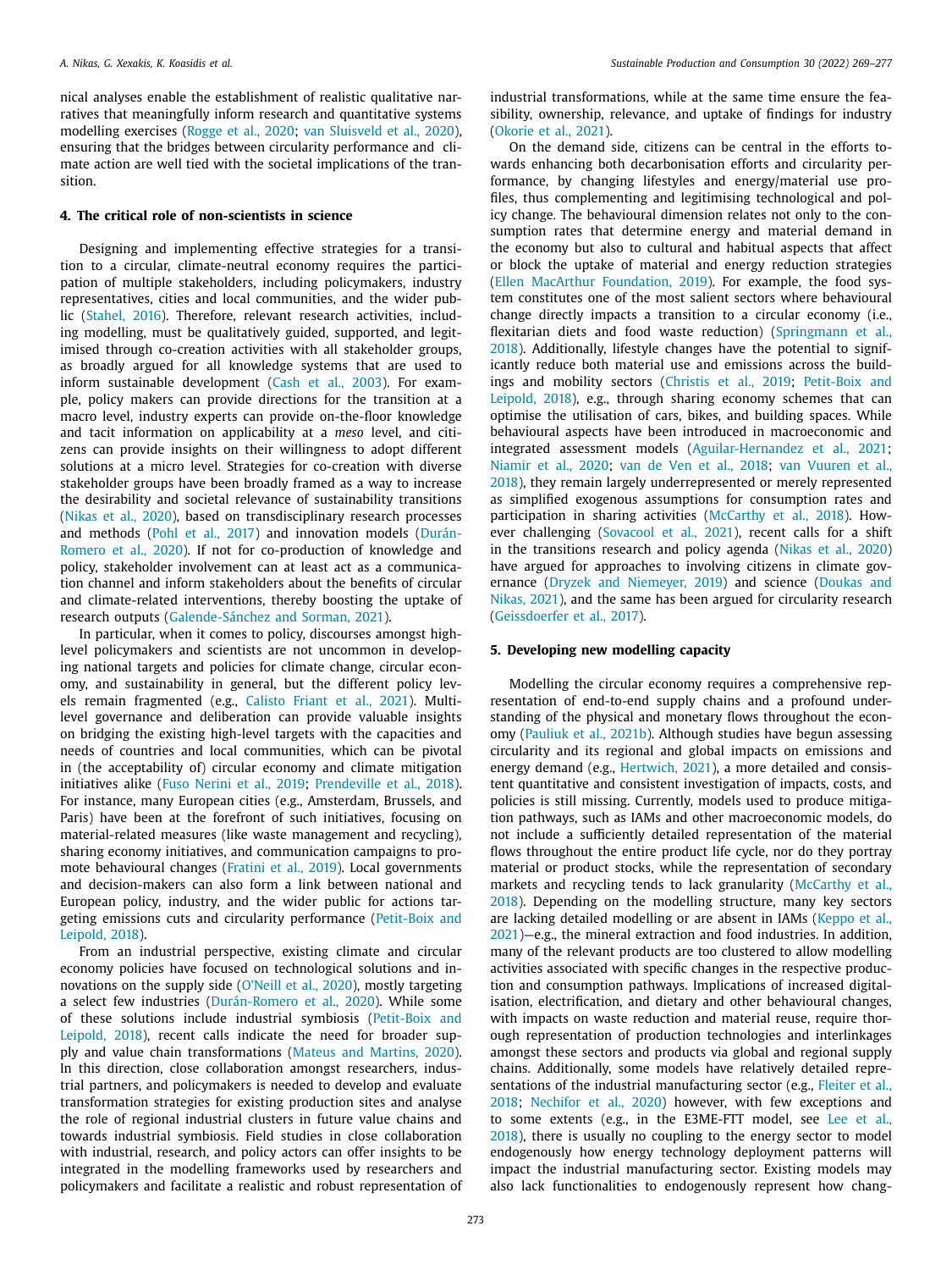ing consumption patterns impact the industrial manufacturing of goods and business supply of services. Enhanced representation of these interlinkages along with a shift from technology-rich to both technology- and material-rich models are necessary steps towards exploring how increasingly resource-conserving, circular activities can contribute to emissions cuts.

Both the models typically used for analysing climate-economy interactions (e.g., IAMs) and those employed in circularity research must, therefore, be enhanced to incorporate modelling features that are currently missing. One such example is detailed representation of economic activities related to enhanced circularity performance (i.e., material recycling, repair, share, and re-use) in the form of detailed bottom-up material flows, technological options, and their costs. Via better representation of key technologies and production systems, scientists will be better equipped to quantify how circularity performance contributes to energy, emissions, and material savings. For example, recent studies have shown that circular economy strategies can yield promising results in the decarbonisation of steel (Luh et al., [2020;](#page-7-0) [Nechifor](#page-7-0) et al., 2020), cement [\(Rehfeldt](#page-7-0) et al., 2020), and ammonia industries (Budinis et al., 2020). Such [developments](#page-6-0) enable better resolution of the production processes of product groups relevant to both production and consumption activities that are central to the lifecycle impacts of a low-carbon transition—e.g., recycling of batteries, renewable power components (wind turbines, solar panels), and electric infrastructure (copper, etc.).

Finally, model coupling can be used to further improve the representation of value chains in the various modelling frameworks used to produce mitigation pathways. Establishing links between the various assessment tools will allow to expand current modelling capacities to thoroughly assess closed-loop economic systems and [interactions](#page-8-0) with the climate system (Volkart et al., 2018). One example lies in reinforcing commonly used models for mitigation, based in general on monetary data of the global economy, by hard-linking them to other datasets, representing economic activities in physical terms. Such material and energy flows through the economy are normally presented in the form of (global, multi-regional) Physical Supply and Use Tables (PSUTs) of materials and energy or are compiled in the format of Physical Input-Output Tables (PIOTs). By means of linking both datasets the analytic possibilities are increased allowing hybrid analyses of economy-environment interactions [\(Schoer](#page-8-0) et al., 2013). This characteristic of the hybrid models—i.e., representation of material and energy flows in a high sector and process resolution within the monetary datasets on the economy—improves the representation of relevant production and consumption activities in the models. But it also allows reducing uncertainties in models, based on monetary data, caused by market prices distortions. This flexible representation of flows is the first step for harmonising physical flows and monetary databases to enable hard and soft linkages with climate change mitigation models [\(Pollitt](#page-7-0) et al., 2020). Global PIOT models have recently been used to assess agriculture and food products [\(](#page-8-0)[Bruckner](#page-6-0) et al., 2019) as well as iron and steel (Wieland et al., 2021).

However, there is still significant ground to cover other climateintensive metals, such as copper or aluminium, construction materials such as cement, and biomass-related sectors such as textiles and pulp/paper. Covering all international supply chains in physical terms will enable to significantly enhance the representation of material use in mitigation models (Sun et al., [2019\)](#page-8-0). Conversely, via a two-way integration of material and energy flows, physical tables on material flows can be extended with data on GHG emissions calculated using information on the physical energy flows for all processes and products, enabling higher-level mitigation potential associated with different types of materials and products. Coupling can also contribute to reducing epistemological uncertainties surrounding the broader environmental pressures resulting from the diffusion of mitigation technologies, for instance via LCA-IAM links [\(Arvesen](#page-6-0) et al., 2018; [Ichisugi](#page-7-0) et al., 2019; [Mendoza](#page-7-0) Beltran et al., 2020).

## **6. Concluding remarks**

Even the most ambitious technological breakthroughs and conventional top-down policies will be insufficient to deliver Pariscompliant mitigation trajectories. The decarbonisation potential lying in linear-to-circular economic model transformations and in fostering more sustainable lifestyle patterns has been increasingly gaining attention; nevertheless, critical aspects remain underexplored. This perspective has outlined key similarities between the climate and circular economy agendas, as well as highlighted the gaps between their modelling communities and methodologies. While calls to reconcile these modelling communities are not new, our perspective outlines a novel paradigm to holistically inform the modelling integration through diverse inter- and transdisciplinary interactions both amongst scientists and with non-scientific stakeholders.

With a view to providing recommendations as key takeaways of this perspective, an outlook for future research is further suggested towards achieving the proposed integration. First, the different scientific communities should build bridges with one another and adopt an interdisciplinary approach that draws from diverse methods and models that are typically used independently to address questions on circularity, climate action, and sustainability. Second, employing a transdisciplinary paradigm, in which these communities co-produce knowledge with non-scientific stakeholders (policy, industry, and civil society), will allow to co-develop Pariscompliant, circularity-enhanced scenarios to systematically assess the contribution of the circular economy to decarbonisation, while enhancing their scientific credibility and legitimacy. Third, the integrated assessment modelling community should then translate these interdisciplinary and transdisciplinary insights into new modelling capabilities in the IAMs, which are typically used to project human-earth interactions in response to climate and policy shocks and to inform decision processes. This will allow policymakers and scientists to explore mitigation pathways that lead to a circular, net-zero economy with improved industrial value chains, physical flows, and sectoral reconfigurations, energy-, material-, and climate-conscious individual lifestyles and societal behaviours, and broader sustainability.

Considerable progress can be claimed for modelling research on sustainability transitions in the past decade. But, if circularity performance and decarbonisation are to be viewed as two pieces fitting together in the sustainability jigsaw, breaking down disciplinary silos must be the ambitious next step.

## **Declaration of Competing Interest**

The authors declare that they have no known competing financial interests or personal relationships that could have appeared to influence the work reported in this paper.

## **Funding**

This work was supported by the H2020 European Commission projects "PARIS REINFORCE" (Grant Agreement No. 820846), "LOCOMOTION" (Grant Agreement No. 821105), "NDC ASPECTS" (Grant Agreement No. 101003866), and "newTRENDS" (Grant Agreement No. 893311); the European Research Council (ERC) project "FINEPRINT" (Grant Agreement No. 725525); the Hellenic Foundation for Research and Innovation (HFRI) and General Secretariat for Research and Technology (GSRT) project "ATOM"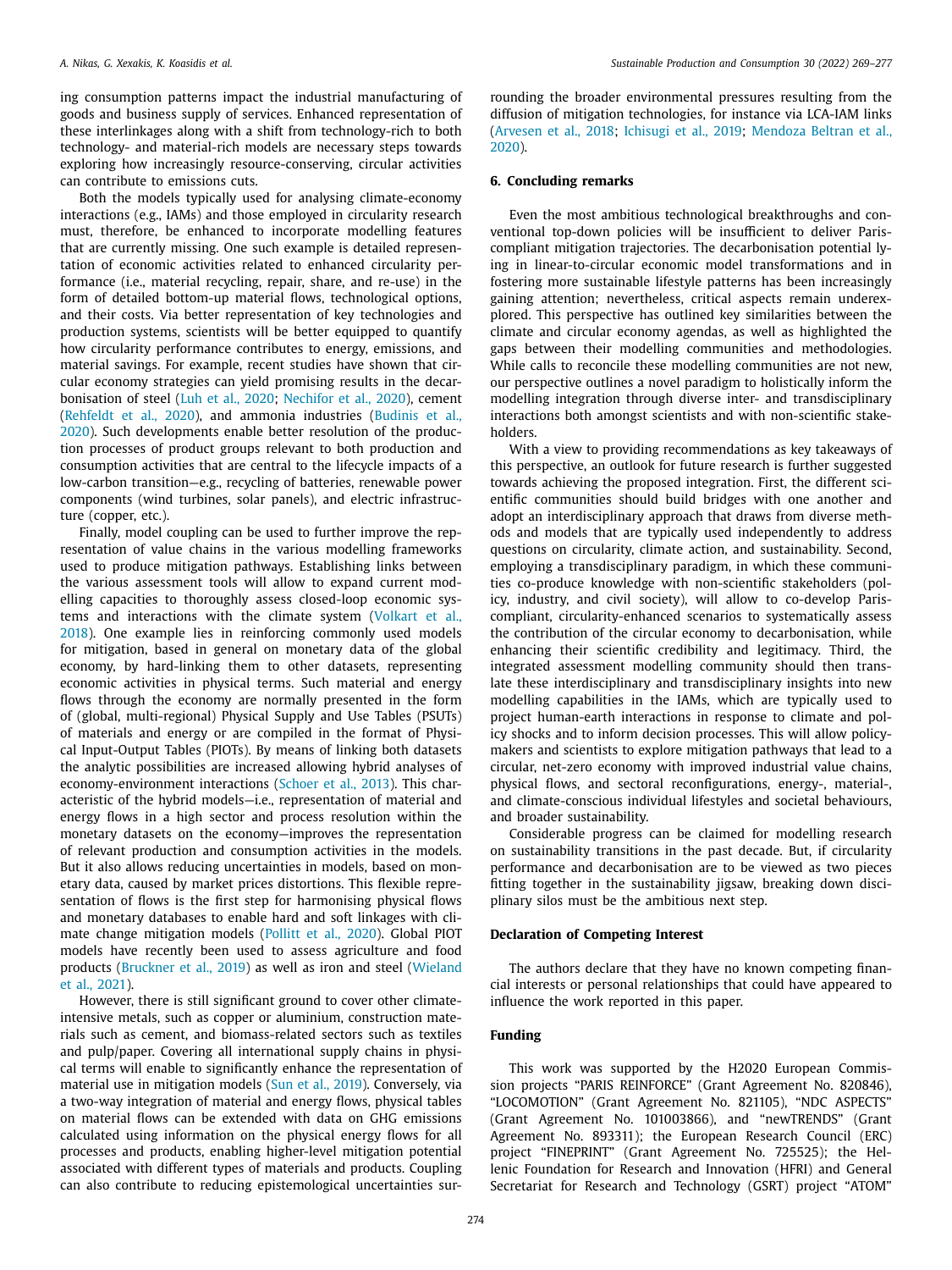<span id="page-6-0"></span>(Grant Agreement No. HFRI-FM17–2566); the Spanish Ministry of Science, Innovation, and Universities projects RTI2018–099858- A-I00 and RTI2018–093352-B-I00; the María de Maeztu excellence accreditation 2018–2022 (Ref. MDM-2017–0714), funded by MCIN/AEI/10.13039/501100011033; and by the Basque Government through the BERC 2018–2021 program and BIDERATU project (KK-2021/00050, ELKARTEK programme 2021). The sole responsibility for the content of this paper lies with the authors; the paper does not necessarily reflect the opinions of the European Commission, the Basque Government, or the Spanish Government.

#### **References**

- Aguilar-Hernandez, G.A., Dias Rodrigues, J.F., Tukker, A., 2021. Macroeconomic, social and environmental impacts of a circular economy up to 2050: a meta-analysis of prospective studies. J. Clean. Prod. 278. doi[:10.1016/j.jclepro.2020.123421.](https://doi.org/10.1016/j.jclepro.2020.123421)
- Arvesen, A., Luderer, G., Pehl, M., Bodirsky, B.L., Hertwich, E.G., 2018. Deriving life cycle assessment coefficients for application in integrated assessment modelling. Environ. Model. Softw. 99, 111–125. doi[:10.1016/j.envsoft.2017.09.010.](https://doi.org/10.1016/j.envsoft.2017.09.010)
- Bassi, A.M., Bianchi, M., Guzzetti, M., Pallaske, G., Tapia, C., 2021. Improving the understanding of circular economy potential at territorial level using systems thinking. Sustain. Prod. Consum. 27, 128–140. doi[:10.1016/j.spc.2020.10.028.](https://doi.org/10.1016/j.spc.2020.10.028)
- Bimpizas-Pinis, M., Bozhinovska, E., Genovese, A., Lowe, B., Pansera, M., Alberich, J.P., Ramezankhani, M.J., 2021. Is efficiency enough for circular economy? Resour. Conserv. Recycl. 167, 105399. doi[:10.1016/j.resconrec.2021.105399.](https://doi.org/10.1016/j.resconrec.2021.105399)
- Braunreiter, L., van Beek, L., Hajer, M., van Vuuren, D., 2021. Transformative pathways – Using integrated assessment models more effectively to open up plausible and desirable low-carbon futures. Energy Res. Soc. Sci. 80. [doi:10.1016/j.erss.](https://doi.org/10.1016/j.erss.2021.102220) 2021.102220.
- Brouwer, F., Avgerinopoulos, G., Fazekas, D., Laspidou, C., Mercure, J.F., Pollitt, H., Ramos, E.P., Howells, M., 2018. Energy modelling and the Nexus concept. Energy Strateg. Rev. 19, 1–6. doi[:10.1016/j.esr.2017.10.005.](https://doi.org/10.1016/j.esr.2017.10.005)
- Bruckner, M., Wood, R., Moran, D., Kuschnig, N., Wieland, H., Maus, V., Börner, J., 2019. FABIO - The Construction of the Food and Agriculture Biomass Input-Output Model. Environ. Sci. Technol. 53, 11302–11312. [doi:10.1021/acs.est.](https://doi.org/10.1021/acs.est.9b03554) 9b03554.
- Budinis, S., Sachs, J., Giarola, S., Hawkes, A., 2020. An agent-based modelling approach to simulate the investment decision of industrial enterprises. J. Clean. Prod. 267, 121835. doi[:10.1016/j.jclepro.2020.121835.](https://doi.org/10.1016/j.jclepro.2020.121835)
- Calisto Friant, M., Vermeulen, W.J.V., Salomone, R., 2021. Analysing European Union circular economy policies: words versus actions. Sustain. Prod. Consum. 27, 337– 353. doi[:10.1016/j.spc.2020.11.001.](https://doi.org/10.1016/j.spc.2020.11.001)
- Capellán-Pérez, I., Álvarez-Antelo, D., Miguel, L.J., 2019. Global sustainability crossroads: a participatory simulation game to educate in the energy and sustainability challenges of the 21st century. Sustain 11. doi[:10.3390/su11133672.](https://doi.org/10.3390/su11133672)
- Cash, D.W., Clark, W.C., Alcock, F., Dickson, N.M., Eckley, N., Guston, D.H., Ja, J. Mitchell, R.B., 2003. Knowledge systems for sustainable development. Proc. Natl. Acad. Sci. U. S. A. 100, 8086–8091. doi[:10.1073/pnas.1231332100.](https://doi.org/10.1073/pnas.1231332100)
- Christis, M., Athanassiadis, A., Vercalsteren, A., 2019. Implementation at a city level of circular economy strategies and climate change mitigation – the case of Brussels. J. Clean. Prod. 218, 511–520. doi[:10.1016/j.jclepro.2019.01.180.](https://doi.org/10.1016/j.jclepro.2019.01.180)
- Cohen, B., Cowie, A., Babiker, M., Leip, A., Smith, P., 2021. Co-benefits and trade-offs of climate change mitigation actions and the Sustainable Development Goals. Sustain. Prod. Consum. 26, 805–813. doi[:10.1016/j.spc.2020.12.034.](https://doi.org/10.1016/j.spc.2020.12.034)
- Cronin, J., Hughes, N., Tomei, J., Caiado Couto, L., Ali, M., Kizilcec, V., Adewole, A., Bisaga, I., Broad, O., Parikh, P., Eludoyin, E., Hofbauer, L., Machado, P.G., Butnar, I., Anandarajah, G., Webb, J., Lemaire, X., Watson, J., 2021. Embedding justice in the 1.5 °C transition: a transdisciplinary research agenda. Renew. Sustain. Energy Transit. 1, 100001. doi[:10.1016/j.rset.2021.100001.](https://doi.org/10.1016/j.rset.2021.100001)
- D'Amato, D., Droste, N., Allen, B., Kettunen, M., Lähtinen, K., Korhonen, J., Leskinen, P., Matthies, B.D., Toppinen, A., 2017. Green, circular, bio economy: a comparative analysis of sustainability avenues. J. Clean. Prod. 168, 716–734. doi[:10.1016/j.jclepro.2017.09.053.](https://doi.org/10.1016/j.jclepro.2017.09.053)
- Donati, F., Aguilar-Hernandez, G.A., Sigüenza-Sánchez, C.P., de Koning, A., Rodrigues, J.F.D., Tukker, A., 2020. Modeling the circular economy in environmentally extended input-output tables: methods, software and case study. Resour. Conserv. Recycl. 152. doi[:10.1016/j.resconrec.2019.104508.](https://doi.org/10.1016/j.resconrec.2019.104508)
- Doukas, H., Nikas, A., 2021. Involve citizens in climate-policy modelling. Nature 590, 389. doi[:10.1038/d41586-021-00283-w,](https://doi.org/10.1038/d41586-021-00283-w) 389.
- Doukas, H., Nikas, A., 2020. Decision support models in climate policy. Eur. J. Oper. Res. 280, 1–24. doi[:10.1016/j.ejor.2019.01.017.](https://doi.org/10.1016/j.ejor.2019.01.017)
- Dryzek, J.S., Niemeyer, S., 2019. Deliberative democracy and climate governance. Nat. Hum. Behav. 3, 411–413. doi[:10.1038/s41562-019-0591-9.](https://doi.org/10.1038/s41562-019-0591-9)
- Durán-Romero, G., López, A.M., Beliaeva, T., Ferasso, M., Garonne, C., Jones, P., 2020. Bridging the gap between circular economy and climate change mitigation policies through eco-innovations and Quintuple Helix Model. Technol. Forecast. Soc. Change 160, 120246. doi[:10.1016/j.techfore.2020.120246.](https://doi.org/10.1016/j.techfore.2020.120246)
- Ellen MacArthur Foundation, 2019. Complete the picture: How the Cir-Climate Change [WWW [www.ellenmacarthurfoundation.org/publications](http://refhub.elsevier.com/S2352-5509(21)00358-4/sbref0021) (accessed 6.5.21).
- vice lifetime and GHG emissions: a comparative study for different consumer
	- products. J. Ind. Ecol. 25, 465–478. doi[:10.1111/jiec.13123.](https://doi.org/10.1111/jiec.13123) Glöser-Chahoud, S., Pfaff, M., Walz, R., Schultmann, F., 2019. Simulating the service lifetimes and storage phases of consumer electronics in Europe with a cascade stock and flow model. J. Clean. Prod. 213, 1313–1321. [doi:10.1016/j.jclepro.2018.](https://doi.org/10.1016/j.jclepro.2018.12.244)
		- 12.244. Grubler, A., Wilson, C., Bento, N., Boza-Kiss, B., Krey, V., McCollum, D.L., Rao, N.D., Riahi, K., Rogelj, J., De Stercke, S., Cullen, J., Frank, S., Fricko, O., Guo, F., Gidden, M., Havlík, P., Huppmann, D., Kiesewetter, G., Rafaj, P., Schoepp, W., Valin, H., 2018. A low energy demand scenario for meeting the 1.5 °C target and sustainable development goals without negative emission technologies. Nat. Energy 3, 515–527. doi[:10.1038/s41560-018-0172-6.](https://doi.org/10.1038/s41560-018-0172-6)
		- Haberl, H., Wiedenhofer, D., Virág, D., Kalt, G., Plank, B., Brockway, P., Fishman, T., Hausknost, D., Krausmann, F., Leon-Gruchalski, B., Mayer, A., Pichler, M., Schaffartzik, A., Sousa, T., Streeck, J., Creutzig, F., 2020. A systematic review of the evidence on decoupling of GDP, resource use and GHG emissions, part II: synthesizing the insights. Environ. Res. Lett. 15. doi[:10.1088/1748-9326/ab842a.](https://doi.org/10.1088/1748-9326/ab842a)
		- Hafner, A., Schäfer, S., 2017. Comparative LCA study of different timber and mineral buildings and calculation method for substitution factors on building level. J. Clean. Prod. 167, 630–642. doi[:10.1016/j.jclepro.2017.08.203.](https://doi.org/10.1016/j.jclepro.2017.08.203)
		- Hamilton, S.H., ElSawah, S., Guillaume, J.H.A., Jakeman, A.J., Pierce, S.A., 2015. Integrated assessment and modelling: overview and synthesis ofsalient dimensions. Environ. Model. Softw. 64, 215–229. doi[:10.1016/j.envsoft.2014.12.005.](https://doi.org/10.1016/j.envsoft.2014.12.005)
		- Harris, S., Martin, M., Diener, D., 2021. Circularity for circularity's sake? Scoping review of assessment methods for environmental performance in the circular economy. Sustain. Prod. Consum. 26, 172–186. doi[:10.1016/j.spc.2020.09.018.](https://doi.org/10.1016/j.spc.2020.09.018)
		- Hatfield-Dodds, S., Schandl, H., Newth, D., Obersteiner, M., Cai, Y., Baynes, T., West, J., Havlik, P., 2017. Assessing global resource use and greenhouse emissions to 2050, with ambitious resource efficiency and climate mitigation policies. J. Clean. Prod. 144, 403–414. doi[:10.1016/J.JCLEPRO.2016.12.170.](https://doi.org/10.1016/J.JCLEPRO.2016.12.170)
		- Hertwich, E.G., 2021. Increased carbon footprint of materials production driven by rise in investments. Nat. Geosci. 14, 151–155. doi[:10.1038/s41561-021-00690-8.](https://doi.org/10.1038/s41561-021-00690-8)
		- Hertwich, E.G., Ali, S., Ciacci, L., Fishman, T., Heeren, N., Masanet, E., Asghari, F.N., Olivetti, E., Pauliuk, S., Tu, Q., Wolfram, P., 2019. Material efficiency strategies to reducing greenhouse gas emissions associated with buildings, vehicles, and electronics - A review. Environ. Res. Lett. 14. doi[:10.1088/1748-9326/ab0fe3.](https://doi.org/10.1088/1748-9326/ab0fe3)
		- Hof, A.F., van Vuuren, D.P., Berkhout, F., Geels, F.W., 2020. Understanding transition pathways by bridging modelling, transition and practice-based studies: editorial introduction to the special issue. Technol. Forecast. Soc. Change 151, 119665. doi[:10.1016/j.techfore.2019.05.023.](https://doi.org/10.1016/j.techfore.2019.05.023)
		- Homrich, A.S., Galvão, G., Abadia, L.G., Carvalho, M.M., 2018. The circular economy umbrella: trends and gaps on integrating pathways. J. Clean. Prod. 175, 525–543. doi[:10.1016/j.jclepro.2017.11.064.](https://doi.org/10.1016/j.jclepro.2017.11.064)
- Energy Transitions Commission, 2018. Mission Possible: reaching net-zero carbon emissions from [harder-to-abate](http://refhub.elsevier.com/S2352-5509(21)00358-4/sbref0022) sectors by mid-century. Energy Transitions Commission London, UK.
- European Commission, 2020. A European Green Deal [WWW Document]. URL [https://ec.europa.eu/info/strategy/priorities-2019-2024/european-green-deal\\_en](https://ec.europa.eu/info/strategy/priorities-2019-2024/european-green-deal_en)  $(\text{arcessed } 10.720)$
- European Commission, 2018. A Clean Planet For all: A European Long-Term Strategic Vision For a prosperous, modern, Competitive and Climate Neutral Economy - In-Depth Analysis in Support of the Commission communication COM. 773. Publications Office of the European Union [2018Luxembourg.](http://refhub.elsevier.com/S2352-5509(21)00358-4/sbref0024)
- Eurostat, 2021. Monitoring framework Circular economy [WWW Document]. URL [https://ec.europa.eu/eurostat/web/circular-economy/indicators/](https://ec.europa.eu/eurostat/web/circular-economy/indicators/monitoring-framework) monitoring-framework (accessed 12.8.21).
- Fleiter, T., Rehfeldt, M., Herbst, A., Elsland, R., Klingler, A.L., Manz, P., Eidelloth, S., 2018. A methodology for bottom-up modelling of energy transitions in the industry sector: the FORECAST model. Energy Strateg. Rev. 22, 237–254. doi:10. [1016/j.esr.2018.09.005.](https://doi.org/10.1016/j.esr.2018.09.005)
- Fratini, C.F., Georg, S., Jørgensen, M.S., 2019. Exploring circular economy imaginaries in European cities: a research agenda for the governance of urban sustainability transitions. J. Clean. Prod. 228, 974–989. doi[:10.1016/j.jclepro.2019.04.193.](https://doi.org/10.1016/j.jclepro.2019.04.193)
- Fuso Nerini, F., Slob, A., Engström, R.E., Trutnevyte, E., 2019. A Research and Innovation Agenda for Zero-Emission European Cities. Sustainability 11, 1692. doi[:10.3390/su11061692.](https://doi.org/10.3390/su11061692)
- Galende-Sánchez, E., Sorman, A.H., 2021. From consultation toward co-production in science and policy: a critical systematic review of participatory climate and energy initiatives. Energy Res. Soc. Sci. 73, 94–99. doi[:10.1016/j.erss.2020.101907.](https://doi.org/10.1016/j.erss.2020.101907)
- Gallego-Schmid, A., Chen, H.M., Sharmina, M., Mendoza, J.M.F., 2020. Links between circular economy and climate change mitigation in the built environment. J. Clean. Prod. 260, 121115. doi[:10.1016/j.jclepro.2020.121115.](https://doi.org/10.1016/j.jclepro.2020.121115)
- Geels, F.W., Berkhout, F., Van Vuuren, D.P., 2016. Bridging analytical approaches for low-carbon transitions. Nat. Clim. Chang. 6, 576–583. doi[:10.1038/nclimate2980.](https://doi.org/10.1038/nclimate2980)
- Geissdoerfer, M., Savaget, P., Bocken, N.M.P., Hultink, E.J., 2017. The Circular Economy – A new sustainability paradigm? J. Clean. Prod. 143, 757–768. doi:10.1016/j. [jclepro.2016.12.048.](https://doi.org/10.1016/j.jclepro.2016.12.048)
- Georgantzis Garcia, D., Kipnis, E., Vasileiou, E., Solomon, A., 2021. Consumption in the circular economy: learning from our mistakes. Sustain 13, 1–23. doi:10. [3390/su13020601.](https://doi.org/10.3390/su13020601)
- Ghisellini, P., Cialani, C., Ulgiati, S., 2016. A review on circular economy: the expected transition to a balanced interplay of environmental and economic systems. J. Clean. Prod. 114, 11–32. doi[:10.1016/j.jclepro.2015.09.007.](https://doi.org/10.1016/j.jclepro.2015.09.007)
- Giljum, S., Behrens, A., Hinterberger, F., Lutz, C., Meyer, B., 2008. Modelling scenarios towards a sustainable use of natural resources in Europe. Environ. Sci. Policy 11, 204–216. doi[:10.1016/j.envsci.2007.07.005.](https://doi.org/10.1016/j.envsci.2007.07.005) Glöser-Chahoud, S., Pfaff, M., Schultmann, F., 2021. The link between product ser-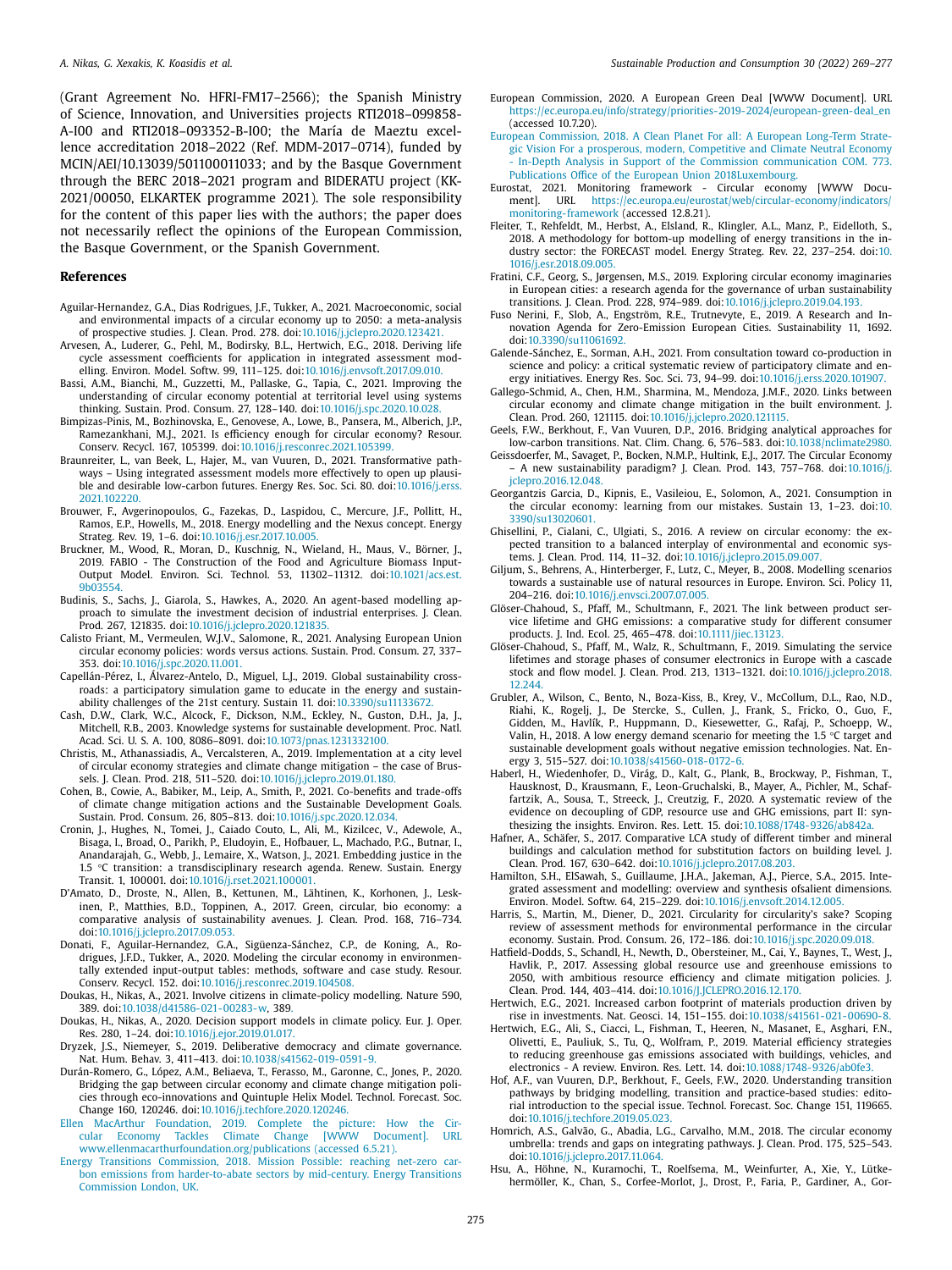<span id="page-7-0"></span>don, D.J., Hale, T., Hultman, N.E., Moorhead, J., Reuvers, S., Setzer, J., Singh, N., Weber, C., Widerberg, O., 2019. A research roadmap for quantifying non-state and subnational climate mitigation action. Nat. Clim. Chang. 9, 11–17. doi:10. [1038/s41558-018-0338-z.](https://doi.org/10.1038/s41558-018-0338-z)

- Ichisugi, Y., Masui, T., Karkour, S., Itsubo, N., 2019. Projection of national carbon footprint in japan with integration of lca and iams. Sustain 11, 1–21. doi:10.3390/ [SU11236875.](https://doi.org/10.3390/SU11236875)
- IRP, 2020. Resource Efficiency and Climate Change: material Efficiency Strategies for a Low-Carbon Future. A report of the International Resource Panel. United Nations Environ. Programme doi:10.5281/zenodo.3542680. Nairobi, Kenya.
- Johansson, N., Henriksson, M., 2020. Circular economy running in circles? A discourse analysis of shifts in ideas of circularity in Swedish environmental policy. Sustain. Prod. Consum. 23, 148–156. doi[:10.1016/j.spc.2020.05.005.](https://doi.org/10.1016/j.spc.2020.05.005)
- Jose, R., Panigrahi, S.K., Patil, R.A., Fernando, Y., Ramakrishna, S., 2020. Artificial Intelligence-Driven Circular Economy as a Key Enabler for Sustainable Energy Management. Mater. Circ. Econ. 2, 2–8. doi[:10.1007/s42824-020-00009-9.](https://doi.org/10.1007/s42824-020-00009-9)
- Keppo, I., Butnar, I., Bauer, N., Caspani, M., Edelenbosch, O., Emmerling, J., Fragkos, P., Guivarch, C., Harmsen, M., Lefevre, J., Le Gallic, T., Leimbach, M., Mcdowall, W., Mercure, J.F., Schaeffer, R., Trutnevyte, E., Wagner, F., 2021. Exploring the possibility space: taking stock of the diverse capabilities and gaps in integrated assessment models. Environ. Res. Lett. 16. doi[:10.1088/1748-9326/abe5d8.](https://doi.org/10.1088/1748-9326/abe5d8)
- Kern, F., Sharp, H., Hachmann, S., 2020. Governing the second deep transition towards a circular economy: how rules emerge, align and diffuse. Environ. Innov. Soc. Transitions 37, 171–186. doi[:10.1016/j.eist.2020.08.008.](https://doi.org/10.1016/j.eist.2020.08.008)
- Kirchherr, J., Reike, D., Hekkert, M., 2017. Conceptualizing the circular economy: an analysis of 114 definitions. Resour. Conserv. Recycl. 127, 221–232. doi:10.1016/j. [resconrec.2017.09.005.](https://doi.org/10.1016/j.resconrec.2017.09.005)
- Koasidis, K., Nikas, A., Neofytou, H., Karamaneas, A., Gambhir, A., Wachsmuth, J., Doukas, H., 2020. The UK and German low-carbon industry transitions from a sectoral innovation and system failures perspective. Energies 13, 4994. doi:10. [3390/en13194994.](https://doi.org/10.3390/en13194994)
- Kouloumpis, V., Stamford, L., Azapagic, A., 2015. Decarbonising electricity supply: is climate change mitigation going to be carried out at the expense of other environmental impacts? Sustain. Prod. Consum. 1, 1–21. [doi:10.1016/j.spc.2015.](https://doi.org/10.1016/j.spc.2015.04.001) 04.001.
- [Kram,](http://refhub.elsevier.com/S2352-5509(21)00358-4/sbref0058) T., [Gielen,](http://refhub.elsevier.com/S2352-5509(21)00358-4/sbref0058) D.J., Bos, [A.J.M.,](http://refhub.elsevier.com/S2352-5509(21)00358-4/sbref0058) Feber, [M.A.P.C.de,](http://refhub.elsevier.com/S2352-5509(21)00358-4/sbref0058) [Gerlagh,](http://refhub.elsevier.com/S2352-5509(21)00358-4/sbref0058) T., Groenendaal, B.J., [Moll,](http://refhub.elsevier.com/S2352-5509(21)00358-4/sbref0058) H.C., [Bouwman,](http://refhub.elsevier.com/S2352-5509(21)00358-4/sbref0058) M.E., [Daniëls,](http://refhub.elsevier.com/S2352-5509(21)00358-4/sbref0058) B.W., [Worrell,](http://refhub.elsevier.com/S2352-5509(21)00358-4/sbref0058) E., [Hekkert,](http://refhub.elsevier.com/S2352-5509(21)00358-4/sbref0058) M.P., [Joosten,](http://refhub.elsevier.com/S2352-5509(21)00358-4/sbref0058) L.A.J., [Groenewegen,](http://refhub.elsevier.com/S2352-5509(21)00358-4/sbref0058) P., [Goverse,](http://refhub.elsevier.com/S2352-5509(21)00358-4/sbref0058) T., 2001. Integrated Energy and Materials Systems Engineering For GHG Emission Mitigation ECN, Amsterdam.
- Kundzewicz, Z.W., Matczak, P., Otto, I.M., Otto, P.E., 2020. From "atmosfear" to climate action. Environ. Sci. Policy 105, 75–83. doi[:10.1016/j.envsci.2019.12.012.](https://doi.org/10.1016/j.envsci.2019.12.012)
- Lee, R.P., Keller, F., Meyer, B., 2017. A concept to support the transformation from a linear to circular carbon economy: net zero emissions, resource efficiency and conservation through a coupling of the energy, chemical and waste management sectors. Clean Energy 1, 102–113. doi[:10.1093/ce/zkx004.](https://doi.org/10.1093/ce/zkx004)
- Lee, S., Chewpreecha, U., Pollitt, H., Kojima, S., 2018. An economic assessment of carbon tax reform to meet Japan's NDC target under different nuclear assumptions using the E3ME model. Environ. Econ. Policy Stud. 20, 411–429. doi[:10.1007/s10018-017-0199-0.](https://doi.org/10.1007/s10018-017-0199-0)
- [Lewney,](http://refhub.elsevier.com/S2352-5509(21)00358-4/sbref0062) R., [Kiss-Dobronyi,](http://refhub.elsevier.com/S2352-5509(21)00358-4/sbref0062) B., [Hummelen,](http://refhub.elsevier.com/S2352-5509(21)00358-4/sbref0062) S.Van, [Barbieri,](http://refhub.elsevier.com/S2352-5509(21)00358-4/sbref0062) L., [Harfoot,](http://refhub.elsevier.com/S2352-5509(21)00358-4/sbref0062) M., [Maney,](http://refhub.elsevier.com/S2352-5509(21)00358-4/sbref0062) C., 2021. Modelling a Global Inclusive Green Economy COVID-19 Recovery Programme. Cambridge Econometrics Cambridge, UK.
- Liu, J., Mooney, H., Hull, V., Davis, S.J., Gaskell, J., Hertel, T., Lubchenco, J., Seto, K.C., Gleick, P., Kremen, C., Li, S., 2015. Systems integration for global sustainability. Science 347. doi[:10.1126/science.1258832,](https://doi.org/10.1126/science.1258832) 80-..
- Luh, S., Budinis, S., Giarola, S., Schmidt, T.J., Hawkes, A., 2020. Long-term development of the industrial sector – Case study about electrification, fuel switching, and CCS in the USA. Comput. Chem. Eng. 133, 106602. doi:10.1016/j. [compchemeng.2019.106602.](https://doi.org/10.1016/j.compchemeng.2019.106602)
- Mateus, A., Martins, L., 2020. Building a mineral-based value chain in Europe: the balance between social acceptance and secure supply. Miner. Econ. doi:10.1007/ [s13563-020-00242-3.](https://doi.org/10.1007/s13563-020-00242-3)
- Mayer, A., Haas, W., Wiedenhofer, D., Krausmann, F., Nuss, P., Blengini, G.A., 2019. Measuring Progress towards a Circular Economy: a Monitoring Framework for Economy-wide Material Loop Closing in the EU28. J. Ind. Ecol. 23, 62–76. doi:10. [1111/jiec.12809.](https://doi.org/10.1111/jiec.12809)
- [McCarthy,](http://refhub.elsevier.com/S2352-5509(21)00358-4/sbref0067) A., [Dellink,](http://refhub.elsevier.com/S2352-5509(21)00358-4/sbref0067) R., [Bibas,](http://refhub.elsevier.com/S2352-5509(21)00358-4/sbref0067) R., 2018. The [Macroeconomics](http://refhub.elsevier.com/S2352-5509(21)00358-4/sbref0067) of the Circular Economy Transition: A Critical Review of Modelling Approaches. OECD Environment Working Papers.
- McCollum, D.L., Gambhir, A., Rogelj, J., Wilson, C., 2020. Energy modellers should explore extremes more systematically in scenarios. Nat. Energy 5, 104–107. doi[:10.1038/s41560-020-0555-3.](https://doi.org/10.1038/s41560-020-0555-3)
- McLaren, D., Markusson, N., 2020. The co-evolution of technological promises, modelling, policies and climate change targets. Nat. Clim. Chang. 10, 392–397. doi[:10.1038/s41558-020-0740-1.](https://doi.org/10.1038/s41558-020-0740-1)
- Mendoza Beltran, A., Cox, B., Mutel, C., van Vuuren, D.P., Font Vivanco, D., Deetman, S., Edelenbosch, O.Y., Guinée, J., Tukker, A., 2020. When the Background Matters: using Scenarios from Integrated Assessment Models in Prospective Life Cycle Assessment. J. Ind. Ecol. 24, 64–79. doi[:10.1111/jiec.12825.](https://doi.org/10.1111/jiec.12825)
- Mhatre, P., Panchal, R., Singh, A., Bibyan, S., 2021. A systematic literature review on the circular economy initiatives in the European Union. Sustain. Prod. Consum. 26, 187–202. doi[:10.1016/j.spc.2020.09.008.](https://doi.org/10.1016/j.spc.2020.09.008)
- Millar, N., McLaughlin, E., Börger, T., 2019. The Circular Economy: swings and Roundabouts? Ecol. Econ. 158, 11–19. doi[:10.1016/j.ecolecon.2018.12.012.](https://doi.org/10.1016/j.ecolecon.2018.12.012)
- Mulvaney, D., Richards, R.M., Bazilian, M.D., Hensley, E., Clough, G., Sridhar, S., 2021. Progress towards a circular economy in materials to decarbonize electricity

and mobility. Renew. Sustain. Energy Rev. 137, 110604. [doi:10.1016/j.rser.2020.](https://doi.org/10.1016/j.rser.2020.110604) 110604.

- Mylan, J., Holmes, H., Paddock, J., 2016. *Re*-introducing consumption to the "circular economy": a sociotechnical analysis of domestic food provisioning. Sustain 8. doi[:10.3390/su8080794.](https://doi.org/10.3390/su8080794)
- Nechifor, V., Calzadilla, A., Bleischwitz, R., Winning, M., Tian, X., Usubiaga, A., 2020. Steel in a circular economy: global implications of a green shift in China. World Dev 127, 104775. doi[:10.1016/J.WORLDDEV.2019.104775.](https://doi.org/10.1016/J.WORLDDEV.2019.104775)
- Niamir, L., Ivanova, O., Filatova, T., 2020. Economy-wide impacts of behavioral climate change mitigation: linking agent-based and computable general equilibrium models. Environ. Model. Softw. 134, 104839. [doi:10.1016/j.envsoft.2020.](https://doi.org/10.1016/j.envsoft.2020.104839) 104839.
- Nikas, A., Doukas, H., Papandreou, A., 2019. A Detailed Overview and Consistent Classification of Climate-Economy Models. In: Doukas, H., Flamos, A., Lieu, J. (Eds.), Understanding Risks and Uncertainties in Energy and Climate Policy: Multidisciplinary Methods and Tools for a Low Carbon Society. Springer International Publishing, Cham, pp. 1–54. doi[:10.1007/978-3-030-03152-7\\_1.](https://doi.org/10.1007/978-3-030-03152-7_1)
- Nikas, A., Gambhir, A., Trutnevyte, E., Koasidis, K., Lund, H., Thellufsen, J.Z., Mayer, D., Zachmann, G., Miguel, L.J., Ferreras-Alonso, N., Sognnaes, I., Peters, G.P., Colombo, E., Howells, M., Hawkes, A., van den Broek, M., Van de Ven, D.J., Gonzalez-Eguino, M., Flamos, A., Doukas, H., 2021. Perspective of comprehensive and comprehensible multi-model energy and climate science in. Europe. Energy 215, 119153. doi[:10.1016/j.energy.2020.119153.](https://doi.org/10.1016/j.energy.2020.119153)
- Nikas, A., Lieu, J., Sorman, A., Gambhir, A., Turhan, E., Baptista, B.V., Doukas, H., 2020. The desirability of transitions in demand: incorporating behavioural and societal transformations into energy modelling. Energy Res. Soc. Sci. 70, 101780. doi[:10.1016/j.erss.2020.101780.](https://doi.org/10.1016/j.erss.2020.101780)
- O'Neill, B.C., Carter, T.R., Ebi, K., Harrison, P.A., Kemp-Benedict, E., Kok, K., Kriegler, E., Preston, B.L., Riahi, K., Sillmann, J., van Ruijven, B.J., van Vuuren, D., Carlisle, D., Conde, C., Fuglestvedt, J., Green, C., Hasegawa, T., Leininger, J., Monteith, S., Pichs-Madruga, R., 2020. Achievements and needs for the climate change scenario framework. Nat. Clim. Chang. 10, 1074–1084. doi:10.1038/ [s41558-020-00952-0.](https://doi.org/10.1038/s41558-020-00952-0)<br>OECD, 2021a. Aligning
- short-term recovery measures with longerterm climate and environmental objectives [WWW Docu-<br>ment] URL https://www.g20.org/wn-content/uploads/2021/07/ ment]. URL https://www.g20.org/wp-content/uploads/2021/07/ [OECD-Aligning-recovery-measures-with-climate-objectives-2021\\_final.pdf](https://www.g20.org/wp-content/uploads/2021/07/OECD-Aligning-recovery-measures-with-climate-objectives-2021_final.pdf)
- (accessed 10.8.21).<br>OECD, 2021b. The 21b. The OECD Inventory of Circular Economy Indica-<br>[WWW Document]. URL https://www.oecd.org/cfe/cities/ tors [WWW Document]. URL https://www.oecd.org/cfe/cities/ [InventoryCircularEconomyIndicators.pdf](https://www.oecd.org/cfe/cities/InventoryCircularEconomyIndicators.pdf) (accessed 12.8.21).
- Okorie, O., Obi, M., Russell, J., Charnley, F., Salonitis, K., 2021. A triple bottom line examination of product cannibalisation and remanufacturing: a review and research agenda. Sustain. Prod. Consum. 27, 958–974. [doi:10.1016/j.spc.2021.02.](https://doi.org/10.1016/j.spc.2021.02.013) 013.
- Parajuly, K., Fitzpatrick, C., Muldoon, O., Kuehr, R., 2020. Behavioral change for the circular economy: a review with focus on electronic waste management in the EU. Resour. Conserv. Recycl. X 6, 100035. doi[:10.1016/j.rcrx.2020.100035.](https://doi.org/10.1016/j.rcrx.2020.100035)
- Pauliuk, S., Arvesen, A., Stadler, K., Hertwich, E.G., 2017. Industrial ecology in integrated assessment models. Nat. Clim. Chang. 7, 13-20. doi:10.1038/ [nclimate3148.](https://doi.org/10.1038/nclimate3148)
- Pauliuk, S., Fishman, T., Heeren, N., Berrill, P., Tu, Q., Wolfram, P., Hertwich, E.G., 2021a. Linking service provision to material cycles: a new framework for studying the resource efficiency–climate change (RECC) nexus. J. Ind. Ecol. 25, 260– 273. doi[:10.1111/jiec.13023.](https://doi.org/10.1111/jiec.13023)
- Pauliuk, S., Heeren, N., Berrill, P., Fishman, T., Nistad, A., Tu, Q., Wolfram, P., Hertwich, E.G., 2021b. Global scenarios of resource and emission savings from material efficiency in residential buildings and cars. Nat. Commun. 12, 5097. doi[:10.1038/s41467-021-25300-4.](https://doi.org/10.1038/s41467-021-25300-4)
- Petit-Boix, A., Leipold, S., 2018. Circular economy in cities: reviewing how environmental research aligns with local practices. J. Clean. Prod. 195, 1270–1281. doi[:10.1016/j.jclepro.2018.05.281.](https://doi.org/10.1016/j.jclepro.2018.05.281)
- Pohl, C., Krütli, P., Stauffacher, M., 2017. Ten reflective steps for rendering research societally relevant. Gaia 26, 43–51. doi[:10.14512/gaia.26.1.10.](https://doi.org/10.14512/gaia.26.1.10)
- Pollitt, H., Neuhoff, K., Lin, X., 2020. The impact of implementing a consumption charge on carbon-intensive materials in Europe. Clim. Policy 20, S74–S89. doi[:10.1080/14693062.2019.1605969.](https://doi.org/10.1080/14693062.2019.1605969)
- Prendeville, S., Cherim, E., Bocken, N., 2018. Circular Cities: mapping Six Cities in Transition. Environ. Innov. Soc. Transitions 26, 171–194. [doi:10.1016/j.eist.2017.](https://doi.org/10.1016/j.eist.2017.03.002) 03.002.
- Pye, S., Broad, O., Bataille, C., Brockway, P., Daly, H.E., Freeman, R., Gambhir, A., Geden, O., Rogan, F., Sanghvi, S., Tomei, J., Vorushylo, I., Watson, J., 2021. Modelling net-zero emissions energy systems requires a change in approach. Clim. Policy 21, 222–231. doi[:10.1080/14693062.2020.1824891.](https://doi.org/10.1080/14693062.2020.1824891)
- [Rehfeldt,](http://refhub.elsevier.com/S2352-5509(21)00358-4/sbref0093) M., [Herbst,](http://refhub.elsevier.com/S2352-5509(21)00358-4/sbref0093) A., [Porteron,](http://refhub.elsevier.com/S2352-5509(21)00358-4/sbref0093) S., 2020. Modelling Circular Economy Action Impacts in the Building Sector On the EU Cement Industry. in: European Council for an [Energy-Efficient](http://refhub.elsevier.com/S2352-5509(21)00358-4/sbref0093) Economy -ECEEE - Industrial Summer Study 2020 Proceedings. Stockholm.
- Reike, D., Vermeulen, W.J.V., Witjes, S., 2018. The circular economy: new or Refurbished as CE 3.0? — Exploring Controversies in the Conceptualization of the Circular Economy through a Focus on History and Resource Value Retention Options. Resour. Conserv. Recycl. 135, 246–264. doi[:10.1016/j.resconrec.2017.08.027.](https://doi.org/10.1016/j.resconrec.2017.08.027)
- Rodriguez-Anton, J.M., Rubio-Andrada, L., Celemín-Pedroche, M.S., Alonso-Almeida, M.D.M., 2019. Analysis of the relations between circular economy and sustainable development goals. Int. J. Sustain. Dev. World Ecol. 26, 708– 720. doi[:10.1080/13504509.2019.1666754.](https://doi.org/10.1080/13504509.2019.1666754)